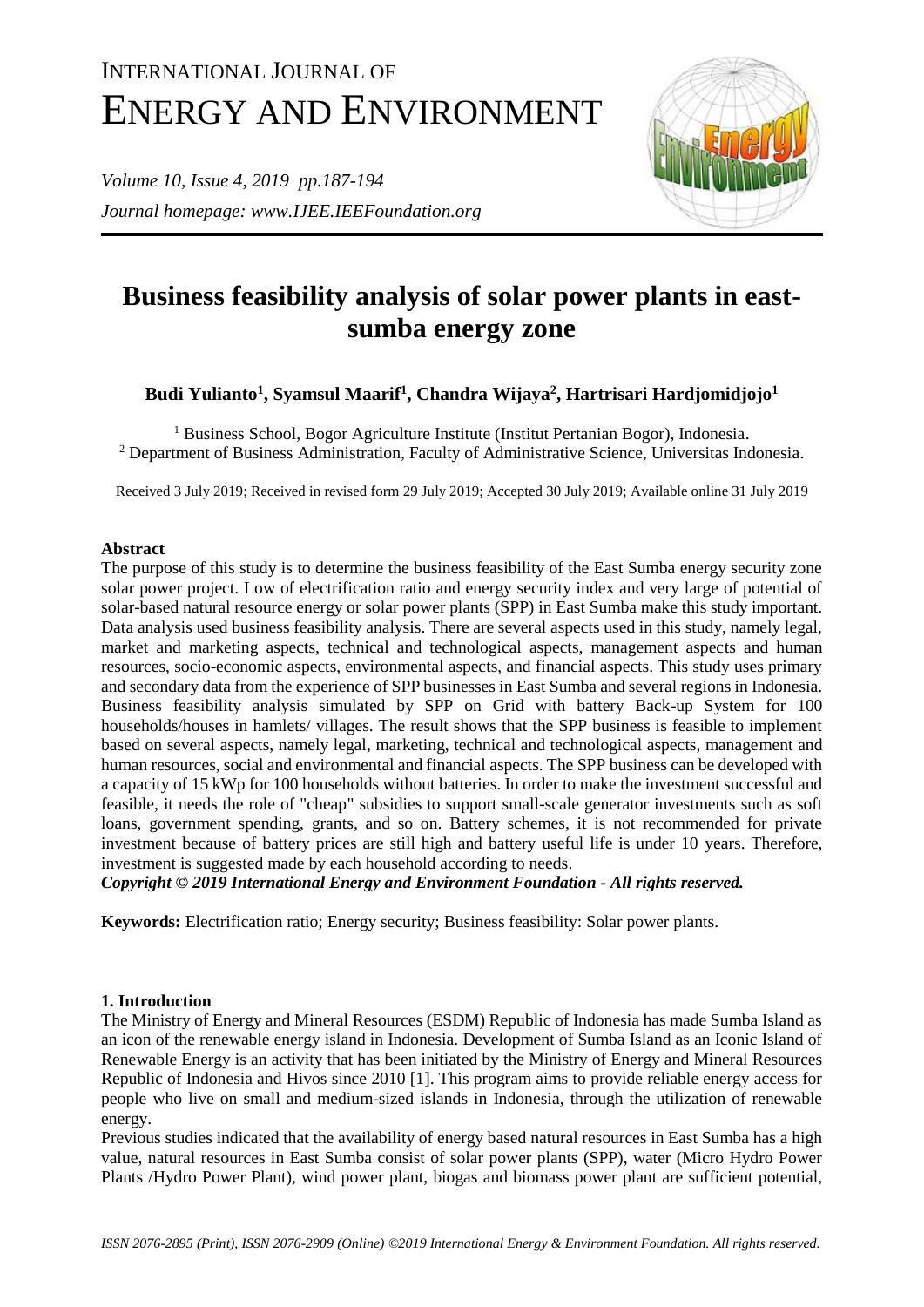however, the energy security index in East Sumba is still low [2]. The low energy security index in East Sumba is caused by several conditions. First, Affordability (affordability or purchasing power) of people are still low, most people in East Sumba are poor and live in hamlets or grasslands in remote areas and not centralized. Second, Access to energy is also still difficult for the people of East Sumba, this is because of the hilly and grassland topography and non-decentralized / scattered and far-flung residential areas, while East Sumba has a large area. Third, supporting infrastructure, such as roads and bridges, is not enough. Last, Institutional models have not yet been formed. In addition, the low electrification made investors difficult to invest in East Sumba. This fact is in line with the statement from regional government and head of Indonesia state-owned electricity Sumba branch that the electrification ratio of East Sumba district only reached 31% in September 2018.

According to a study from the Asian Development Bank [3], Sumba Island, known as its Pasola tradition, has four renewable potentials, such as hydro power plant (micro hydroelectricity), power plant dams (hydro storage), wind power plants and solar power plant and biogas power plant opportunities from animal waste and biomass. Besides, in December 2015, ADB identified 300 potential locations that can be developed as minigrid locations with very low costs for micro hydro development. The analysis is done to determine the potential of natural resources that can be used as new renewable energy. The result shows that solar power plant is the most potential and prospective energy that can be developed in East Sumba in order to strengthen energy security based on renewable natural resources.

The potential of solar energy on the island of Sumba, which is tropical area, can be developed at 10 MW, based on an average solar beam of 5 kWh / m / day, with the sun shining for five hours a day with radiation of 1000 watts / m, with an area of 11,153 km [4]. Based on the background mentioned above, and the known the potential of natural resource energy, then the next is how the business feasibility of solar power plant projects is viewed from several aspects. The purpose of this research is to analyze the business feasibility of the East Sumba energy security zone solar power project.

# **2. Method**

This study applied descriptive research. Data gathered from primary and secondary data. This study focused on seven aspects. For financial aspect, this study calculated the amount of investment costs, working capital and the rate of return on investment from the business to be sold. The assessment used for financial aspects are Net Present Value (NPV), and Internal Rate of Return. Net Present Value (NPV) method was used to reduce deficiencies found in the Payback Period (PP) method. The NPV method is a method used by comparing the present value of the proceeds to the present value of outlays. The positive NPV calculation means that the investment will give higher results than the minimum desired rate of return. Conversely, if the NPV is negative, it means that the investment will give a lower yield than the minimum rate of return desired, then the investment should be rejected. Other methods are Internal Rate of return (IRR), Net Benefit Cost Ratio (Net B / C), Payback Period (PBP) and sensitivity analysis.

#### **3. Result and discussion**

Based on the results of the TOPSIS (Technique for Order of Preference by Similarity to Ideal Solution) analysis, solar power plant (SPP) is chosen as alternative solution for energy security problems in East Sumba [2]. However, a very interesting challenge in this study is to fulfill the Electricity Energy in lagging zones and supporting government programs in village development. Particularly in the East Sumba region, the village topology is scattered so that it requires sustainable energy based on natural resources and the Indonesia electrical state-owned company network has not yet reached the villages in the remote areas because of lack of road infrastructure. Sharpen this study, it is necessary to thoroughly examine the feasibility aspects of the business starting from the Legal, Market and Marketing, Technical and Technology aspects, Costs, Management and human, social and community resources to the financial aspects. The details are discussed below.

#### *3.1 Legal aspect*

Legal aspect is analyze based on the status of land (government/custom/private) and not within the Limited Production Forest/Conservation area which are important requirements in accordance with the Guidelines for Preparing a Feasibility Study for Centralized Solar Power Plants [1]. For the status of land (owned by the government / custom / private), when using budget and government spending, the review of legal aspects is more emphasized in the clarity of the status of the land that will be used as the SPP location so that there are no problems or disputes after the SPP is built, supplemented by a statement as stipulated in

188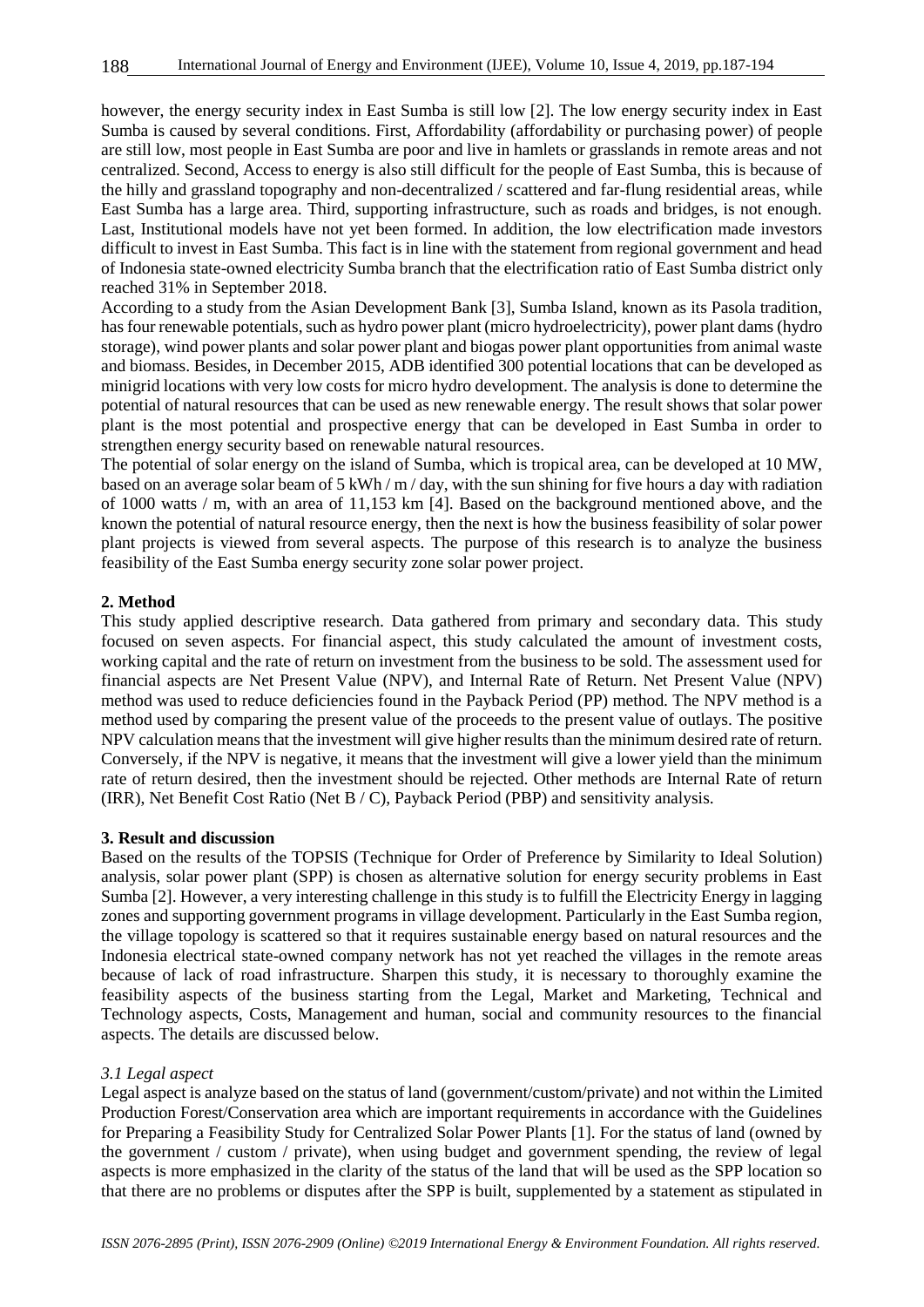the Ministerial Regulation Energy and Mineral Resources Republic of Indonesia Number 10 of 2012 concerning the Implementation of Physical Activities for the Utilization of Renewable Energy, and in making a statement to coordinate in advance with landowners / customary heads / hamlet heads.

The legal aspect is very important, given the many cases of conflict related to land legality or the legality of the place of business, even the legality of the business. If this is ignored, it is feared that it will cause problems in the future. The impact is not only business continuity is not guaranteed, but also energy supply and energy security will not be achieved, even though the resources are abundant.

# *3.2 Market and marketing aspect*

Based on observation of conditions in the field, interviews with key persons and the conditions of East Sumba, the potential of the electricity market is still very large and has a great opportunity because East Sumba's electrification ratio is still relatively low. Demand is still high, while energy supply from both PLN and other energy sources is still limited, and lack of interested business-people. On the other hand, projects and programs related to the development of Sumba as iconic independent energy and renewable energy islands have not been optimal and their continuity is not guaranteed.

Although the market potential is very large and prospective, it does not mean that it does not require a strategy in renewable energy marketing, especially SPP in East Sumba. However, the marketing strategy that is carried out should refer to the Resource Based Strategy. This is certainly for several important reasons.

First, related strategies in introducing products and conducting promotions. The SPP company management will have to implement a direct selling strategy, by directly approaching and introducing products to prospective customers, which are the people of East Sumba and the Regional Government in accordance with the mapping and market potential that has been done before. We do this because indeed the market of SPP is still special, especially in areas or hamlets that are truly isolated, but potentially. This means that in the marketing strategy of SPP products it is more the strategy marketing method, which is in the process of formulating a market-oriented strategy that considers the ever-changing business environment and the need to provide superior value to the market (customers). Thus, SPP in marketing its products is more to Winning Strategies through Value Creation as illustrated in Figure 1.

Because the marketing strategy of SPP products is based on value, the management of SPP must certainly understand the concept of value / benefit that:

- Customers / communities only want to buy something that is truly valuable. This means that the SPP company must provide products that are valuable, beneficial to people's lives, affordable and sustainable.
- Products / services that are of value to someone are not necessarily valuable to others. But here, the value given must be truly economical and sustainable.
- If there are more than one product / service that can meet the needs / desires of the customer, they will choose a product / service that has a higher value.



#### **WINNING STRATEGIES THROUGH VALUE CREATION**

Figure 1. Marketing strategy through value creation [5].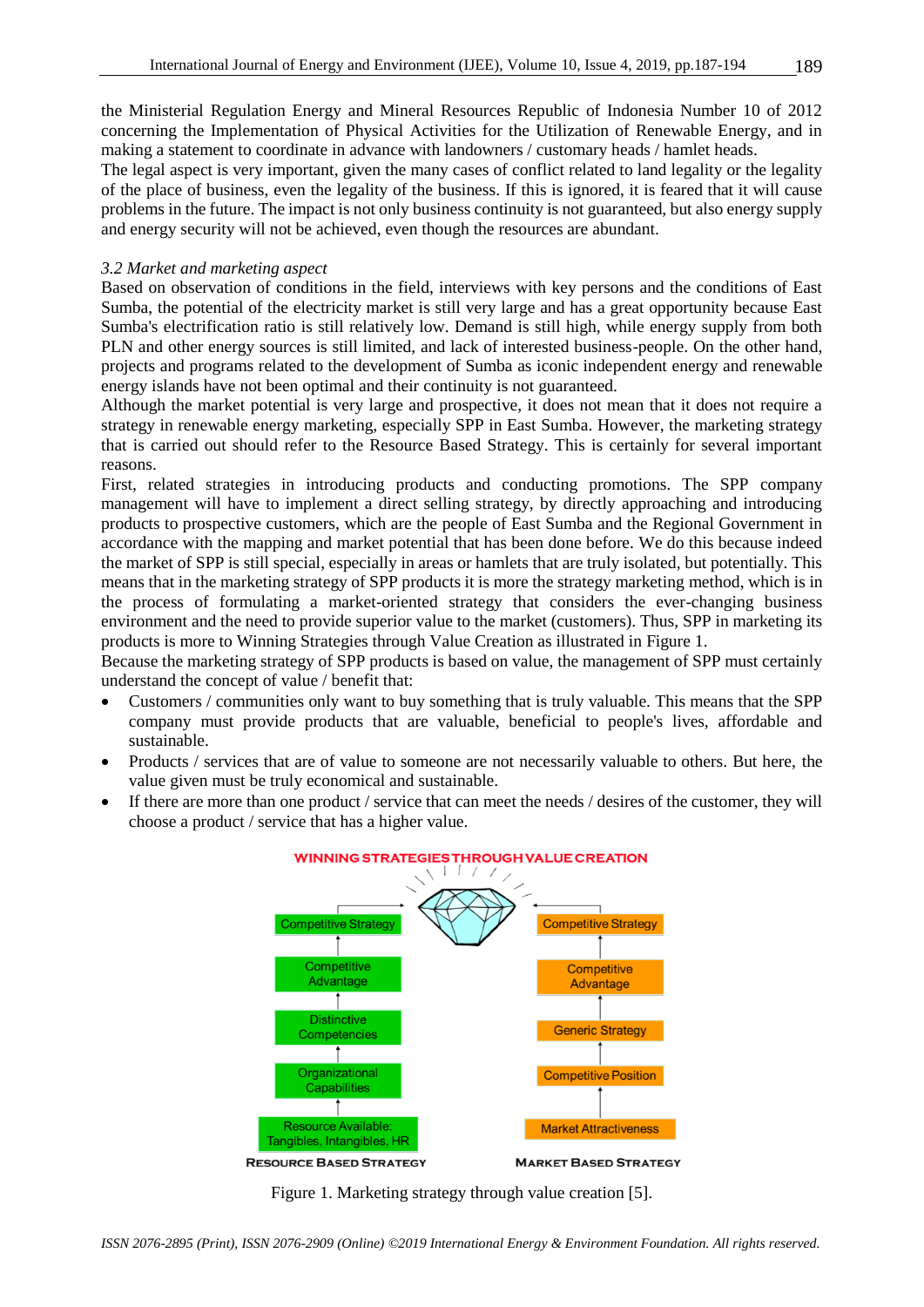Therefore, SPP management will prioritize the value of benefits or benefits that will be obtained by consumers (in this case the community or government or company) when buying the products they offer. Thus the management of the company does not only offers value, but also educates the public so that companies and public get profit and benefits from the product.

But over time, the insights of the Indonesian people towards SPP technology are increasing, SPP management slowly starts to educate the public and use other promotion strategies such as websites. This means that SPP in marketing its products also pay attention to consumer knowledge and the role of technology to consumer behavior. Especially nowadays web-based marketing and social media are very effective and can reach all groups and everywhere. This is the age of postmodern marketing; all businesses must be internet based. The company management also added that marketing of the company's products and services is also based on value-based marketing. Because basically the products offered to the public provide value, especially in:

- Environment
- Social by helping overcome the energy crisis
- Pollution-free and renewable energy

Second, in the success of product marketing strategies, SPP companies do not only carry out resourcebased strategies, but also need to consider market-based strategies (Market-Based Strategies). As stated earlier, while products are sold based on value, marketing can be done directly to prospective customers who have been mapped before. Through this monitoring, research is carried out, whatever needs can be done for prospective customers. Customers will buy products or solutions that will be offered. Related to the actual company in running a business, it is necessary to really use strategic marketing methods, ranging from selling value and benefits, then starting to understand and regulate the market by conducting market research (marketing research). Thus, the target market is truly measurable and predictable and quite effective. Third, in marketing SPP's products/service, Company also apply the STP Model (Segmentation, Setting/ Shooting, and Positioning/Market Positioning). In applying the STP Model, SPP Company needs to segment the market first, especially when the marketing strategy is market-based. Market segmentation can be divided into four main segments, namely the public, private companies, state-owned companies and government institutions. Each segment has a different character so that the approach should be different. Market Positioning also needs to be applied to find out whether if the product in price and quality is still competitive. Market positioning becomes baseline of the company / private sector to continue to innovate not only in quality and quality but also in price. This means that the SPP companies themselves need to implement STP and they really understand their market segments, who's the targets and how to be positioning the company. Moreover, their products (SPP), besides having high value and benefits, also having uniqueness and environmentally friendly and renewable. Because of the uniqueness, competitors in this business are rare, so that in the near future, if the company is consistent and always can improve technology and the performance of its products services, it is undeniable that it will become a major market player, especially SPP.

However, in running the SPP business, it does not mean that there are no obstacles. Based on interviews with businesspeople, key persons and SPP leaders in East Sumba there are number of obstacles encountered, especially the obstacles that the company in winning the SPP market competition in East Sumba which will explain further. Companies have problems in getting information on market positioning and competitors. This occurs because of the fact that most competitors also apply almost the same marketing strategy which is direct selling. Because most users of SPP technology are government institutions, to get information related to projects that have been implemented and with competitor information is difficult. Therefore, because the main problem is to implement a marketing strategy that is almost the same, and the constraints in getting information on market positioning and competitors, the company should really sell products that have high value, high performance, large benefits, efficient and effective. That kind of products that can compete in the market. In addition, companies must strengthen networks and relationships and be supported by all stakeholders, especially the local community.

#### *3.3 Technical and technological aspects*

Development Planning of SPP in the energy security zone in East Sumba needs to be planned comprehensively and completely, technically and technologically. The planning needs to calculate the electricity that will be supplied from SPP. SPP that will be developed should focus on areas that are isolated and do not have adequate road infrastructure and still difficult to reach by the Indonesia Electrical State-Owned Company network.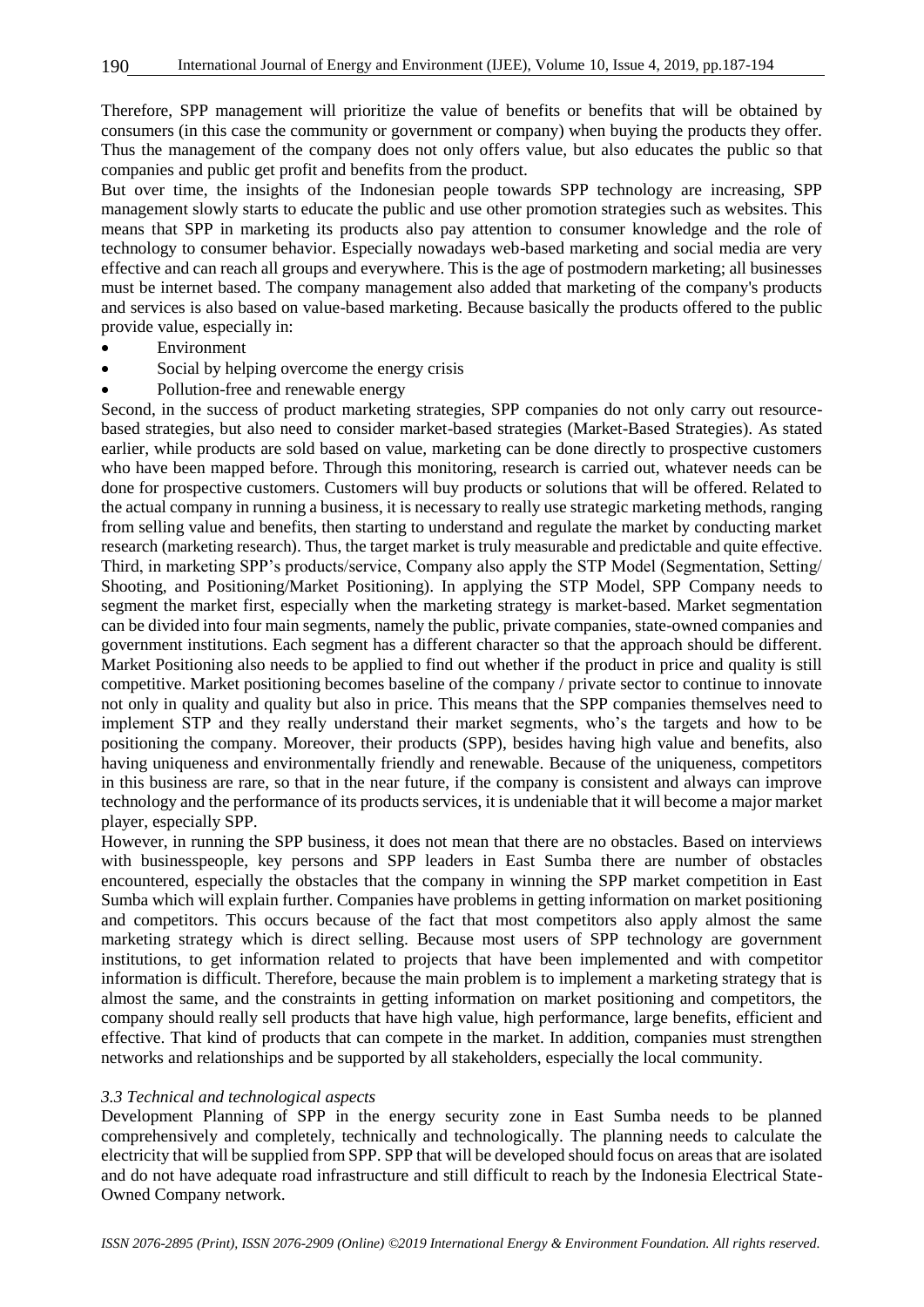Those area are chosen not only for technical considerations, but also for social welfare consideration. The SPP, which will be developed, are mini and small. Its capacity is around 100 kk or 100 houses. The capacity is to fulfill target of meeting energy needs for a hamlet / village. The technical details of energy each household as follows: minimum energy for lighting (bulb) are around 7 Watts of power at least 1 piece, for 21 "LCD TV is 25 Watts, and 45 Watt for fans. Optimal use of electricity can be fulfilled during the day, but at night people can use a battery that is charged during the day. The use of lights can reach 8 hours per day/night with 5 pcs, so the total power needed per night for lighting with a 7 Watt LED bulb is around 0.28 kWh, so the electricity needs per night per house is around 0.395 kWh.

The energy produced from the solar module is directly channeled to the household and the excess energy is stored in the battery that has been prepared by each household. The energy in this battery can be used at night or during a power outage. The way it works is that the energy produced from the solar module is directly flowed to the electric load and the excess energy is stored in the battery but at home. Energy in this battery can be used at night or during a power outage. But the SPP uses the Off Grid with battery Backup System method, while in each house uses On Grid with battery Back-up System.

#### *3.3.1 Estimated power requirements*

Energy/power needed for small scale in fulfilling the "hamlet" energy security zone need to be calculated in detail and precisely in order to meet the potential business scale. This is very important for the continuity of energy supply and business. Thus, it can be attractive for the private sector to join in developing energy security zones in East Sumba. Assume that estimated 50 household electricity demand in the daytime is around 9.25 kWH, while at night around 19.75 kWh, the total is only 29 kWh. The most potential business scale is at least 50-100 per household, so that it becomes attractive for investors.

#### *3.4 Management and human resources aspects*

The management of mini SPP is relatively easy and uncomplicated and requires high technology that is quite easy to understand and does not require human resources with high education in doing maintenance. Human resource is needed when it is in the setup process. In this process, it needs experts who have competencies and experience in electricity management and technology, especially SPP technology. Human resources needed for maintenance are technicians/guardians, administrators and supervisors who can monitor several mini-SPPs in East Sumba. Thus, the SPP developed is relatively easy to manage. In terms of technical competence, it is possible for community to manage in the form of mini nuclear power plants which are managed by the community through village owned enterprise.

#### *3.5 Social and economic aspects*

In the social and economic aspects, the people of East Sumba live in groups in hamlets that are isolated and far from the city. The development of mini SPP is feasible because it can support people who live far from city and near the water resource. The social community of East Sumba is mindfulness in accepting new things especially if it can make their community have a better life. This can be seen from the response and readiness of the community in receiving renewable based energy. Because people think that energy utilization especially electricity give positive impact to community including economy and social.

People are aware if the presence of electricity will increase their standard of living such as better economy, some works can be done at night. With the presence of electricity, water from rivers or springs can be distributed to homes, so people do not need to bathe in distant rivers, because the needs of clean water have been fulfilled to the homes. Even their agriculture and livestock can grow rapidly, because enough water for livestock needs and watering crops, vegetables, crops and fruits. Thus, agricultural productivity significantly increases, even they have made agriculture as a profitable and continuous agribusiness and not rely on the rainy season.

The very interesting thing is the presence of electrical energy, it can affect not only economically but also socially and culturally. As an example, in Kamalapia (a hamlet in East Sumba), the existence of an energyindependent hamlet has minimized the risk or problems of infidelity. Because they already have enough lighting, the man who has the potential to commit adultery or immorality will be embarrassed, because the people of Sumba each have a culture of shame and high respect if the act violates the norm known by others. In addition, with a prosperous society, community diseases such as criminal theft will decrease. Thus the development of the mini SPP in East Sumba is very necessary and very suitable to be applied, especially in remote hamlets.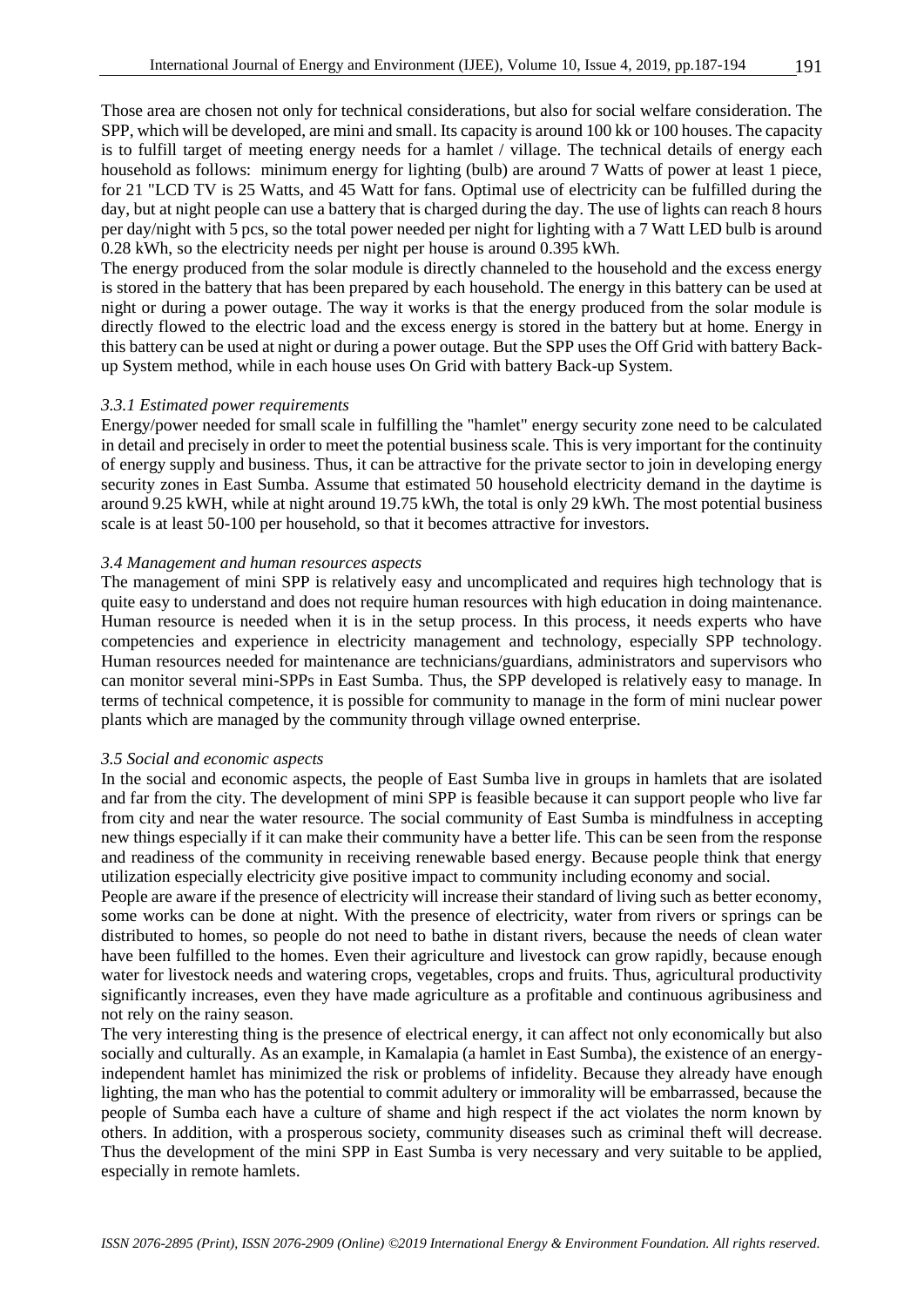# *3.6 Environmental aspect*

The development of solar energy-based electricity (SPP) is very environmentally friendly and does not make pollution for water, air and soil. SPP is relatively easy to maintain. The waste produced is very small. Waste of SPP comes from the worn battery. But this is acceptable because useful life of battery is yearly. Thus, for environmental aspect, the SPP Development has a very small negative effect on the Environment.

#### *3.7 Financial aspect (investment feasibility)*

SPP energy costs are different from energy costs for conventional power plant because the cost of SPP is affected by high initial costs but low maintenance and operating costs. The initial investment costs for the SPP include the cost of the SPP components, the cost of the solar panel buffer racks and the SPP installation costs. The components of the SPP consist of the cost of buying solar panels and inverters. Calculation of cost analysis shows the amount of investment costs for mini-village SPP with a capacity of 100 households/house.

The financial aspect is analyzing the amount of investment costs and working capital and the rate of return on investment from the business to be sold. The method includes the assessment of financial aspects, namely: The Net Present Value (NPV) method is used to reduce deficiencies found in the Payback Period (PP) method. The NPV method is a method used by comparing the present value of the proceeds to the present value of outlays. The positive NPV calculation means that the investment will give higher results than the minimum desired rate of return. Conversely, if the NPV is negative, it means that the investment will give a lower yield than the minimum rate of return desired. Then the investment should be rejected. Other methods use Internal Rate of return (IRR), Net Benefit Cost Ratio (Net B/C), Payback Period (PBP) and sensitivity analysis.

The percentage of SPP investment costs including the cost of purchasing solar panels is the largest of the total costs in developing SPP can reach 70%, then the cost of purchasing inverter, investment installations and buffer racks. The percentage of costs is also in line with Yuliananda study [6], which stated that the percentage of panel purchase costs is 71% of the total cost, whilst the purchase of an inverter with a percentage of 21% ranks second, then the installation and buffer rack is the third place where each percentage the same is 4% of the investment value. The high cost of solar panels on this investment shows that this cost greatly affects the size of the initial investment in SPP.

Other important costs are Cost of Maintenance and Operations, Cost of Life Cycle and Cost of Energy. The resulting energy target shows in Table 1.

| <b>Project Financing: Laverage</b> |        |            |
|------------------------------------|--------|------------|
| <b>Bank</b>                        | $0\%$  |            |
| Equity                             | 100%   |            |
| <b>Target CAPEX PV</b>             | 32,143 |            |
| <b>Target CAPEX Batt</b>           |        | <b>USD</b> |
| <b>Loan Portion</b>                |        | <b>USD</b> |
| <b>Equity Investment</b>           | 32,143 | <b>USD</b> |
| Operation                          |        | years      |
| FiT Solar                          | 0.1700 | USD/kWh    |

Table 1. Mini-financial projection of SPP hamlet energy security zone.

The investment feasibility of SPP that will be developed in the East Sumba Energy Security Zone is determined based on the results of the WACC, PV, Net Present Value (NPV), IRR and Payback Period (PBP) calculations and sensitivity analysis (Table 2).

The investment feasibility table shows that the total present value of net cash flow resulting from the multiplication of net flows with a discounted factor is 43,995 USD. If the initial investment (initial investment) is 32,143 USD, - then the value of NPV is 11,852 USD. The positive NPV calculation results are 11 852 USD  $(> 0)$ . It shows that the mini SPP investment that will be developed in East Sumba (energy security zone) is feasible.

Assuming bank interest rates in USD 7%, inflation of 4%, and tenor/investment period of 20 years, the IRR generated is also above the bank interest of 10.2% and the Payback Period (PBP) of this investment for 10.65 years. Note that storage batteries are not included in investment costs but are provided by the public. But if SPP is on pure grid, this investment is not feasible. This means that the feasibility of investing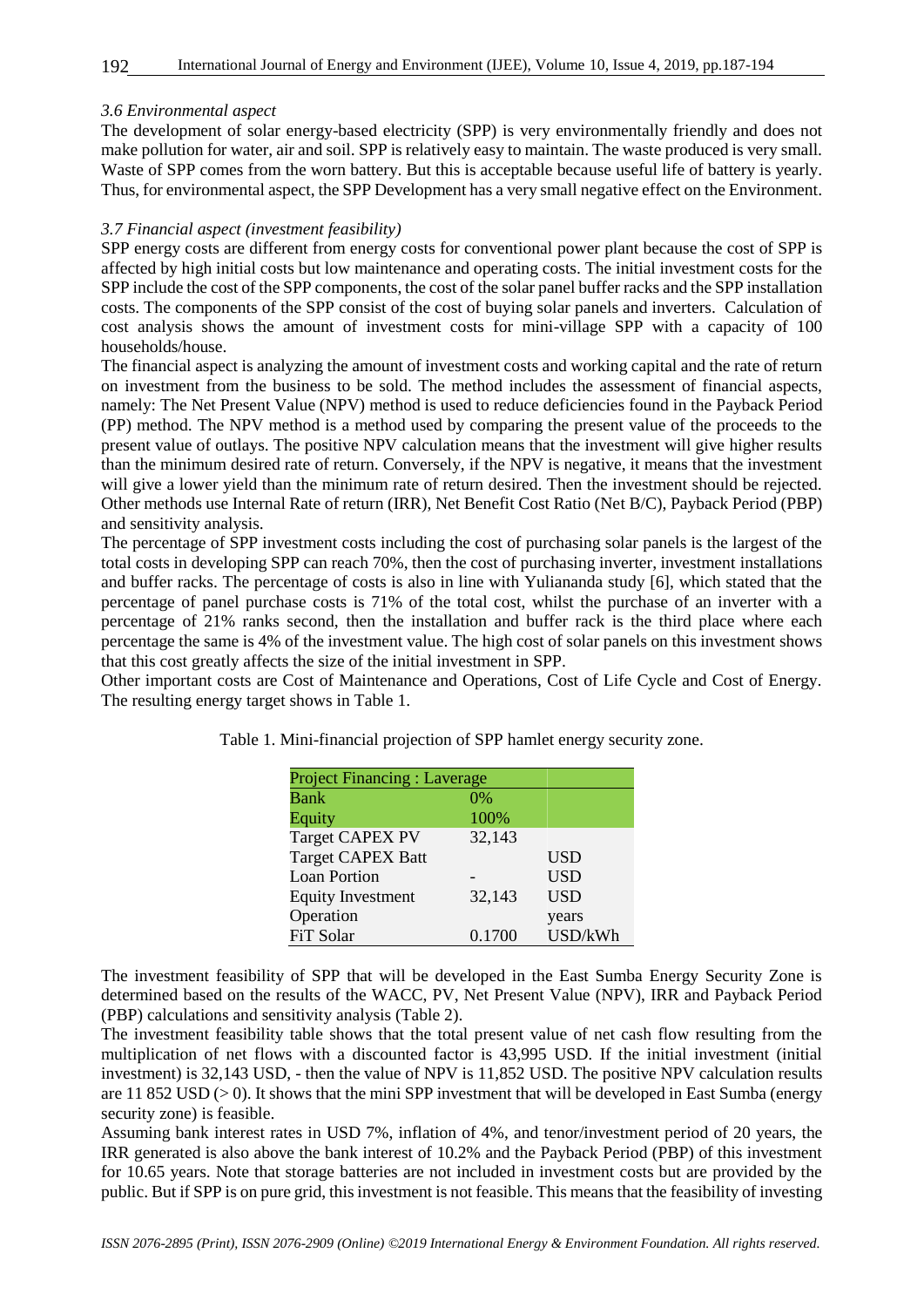and the financial aspects of developing mini-solar power plants is feasible and it is very possible to be a solution for people in remote hamlets in East Sumba. This can be seen from the cash flow table, as well as from the net cash and accumulative net cash continue to increase (Figure 2).

Based on the results of the analysis, SPP that is feasible to develop is SPP with a capacity of 15 kWp for 100 household without batteries. Benchmark the selling price of 85% of the local cost of provision, of which for NTT 85% cost of provision  $= 17 \text{ ct\%} / \text{kWh}$ . This means that with a full model Investment with small capacity and for the long term only for solar power plants (Table 3).

However, so that a successful and feasible investment needs the role of "cheap" subsidies to support smallscale power investment such as soft loans, government spending, grants, and so on. As for the scheme with Batteries, it will not be recommended for private investment. Considering the battery price is still high and the battery life is under 10 years. Battery investment will be carried out by each household as needed.

| <b>Inflation Rate</b> | 4%          |     | 14000 USD        |                   |           |             |        |
|-----------------------|-------------|-----|------------------|-------------------|-----------|-------------|--------|
| <b>Interest Rate</b>  | 7%          |     |                  | 0.2 ct \$ COE PLN |           |             |        |
| <b>Loan Period</b>    | 10 Years    |     |                  |                   |           | 0.7         |        |
|                       |             |     |                  |                   | /20y      | /8у         |        |
| <b>WACC</b>           | 7.0%        | КK  | <b>Paket kWp</b> | <b>Batt gty</b>   | <b>PV</b> | <b>Batt</b> | Energy |
|                       |             |     |                  |                   |           |             | kwh/y  |
| PV                    | 43,995 USD  | 15  | $\overline{2}$   | 3.25              | 4,286     | 4,500       | 2,952  |
| <b>NPV</b>            | 11,852 USD  | 25  | $\overline{4}$   | 6.5               | 8.571     | 9,000       | 5,904  |
| <b>IRR Laverage</b>   | 10.2%       | 50  | 7.5              | 13 <sup>°</sup>   | 16.071    | 18,000      | 11,070 |
| <b>Payback Period</b> | 10.65 Years | 75  | 9                | 22.75             | 19.286    | 31,500      | 13,284 |
|                       |             | 100 | 15               | 32.5              | 32,143    | 45,000      | 22,140 |

where. KK : Household





# **4. Conclusion**

Based on business feasibility analysis using seven aspects, namely legal, marketing, technical and technological aspects, management and human resources, social and environmental and the financial, in general the SPP business that will be developed is feasible. SPP that is feasible to be developed is SPP on Grid with a battery Back-up System with a capacity of 15 kWp for 100 household without a battery. So that a successful and feasible investment needs the role of "cheap" subsidies to support small-scale generator investments such as soft loans, government spending, grants, and so on. Battery schemes, it will not be recommended for private investment. Considering that battery prices are still high and battery life is under 10 years. Investment will be made by each household according to needs.

*ISSN 2076-2895 (Print), ISSN 2076-2909 (Online) ©2019 International Energy & Environment Foundation. All rights reserved.*